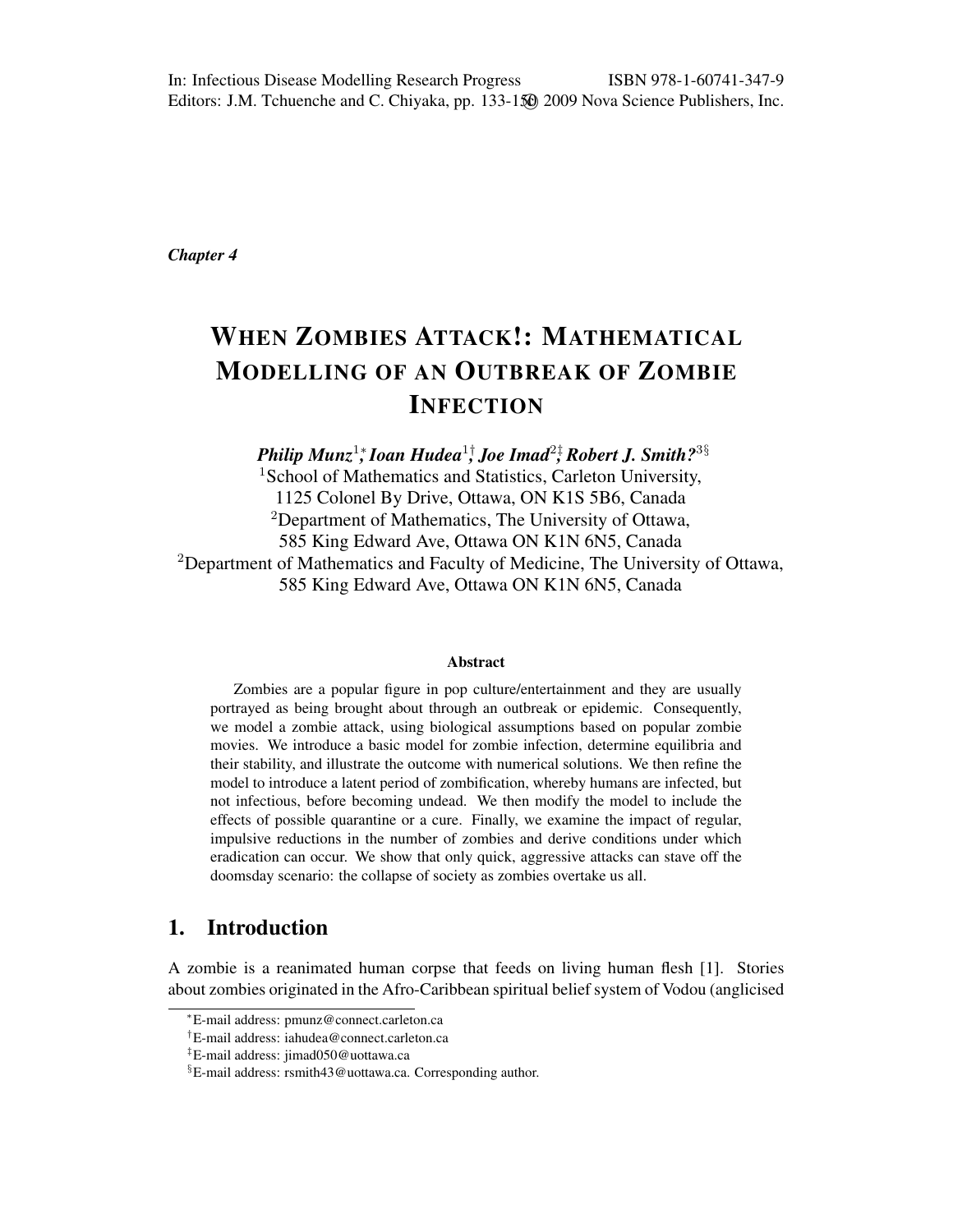voodoo). These stories described people as being controlled by a powerful sorcerer. The walking dead became popular in the modern horror fiction mainly because of the success of George A. Romero's 1968 film, Night of the Living Dead [2]. There are several possible etymologies of the word zombie. One of the possible origins is *jumbie*, which comes from the Carribean term for ghost. Another possible origin is the word *nzambi* which in Kongo means 'spirit of a dead person'. According to the Merriam-Webster dictionary, the word zombie originates from the word *zonbi*, used in the Louisiana Creole or the Haitian Creole. According to the Creole culture, a zonbi represents a person who died and was then brought to life without speech or free will.

The followers of Vodou believe that a dead person can be revived by a sorcerer [3]. After being revived, the zombies remain under the control of the sorcerer because they have no will of their own. Zombi is also another name for a Voodoo snake god. It is said that the sorcerer uses a 'zombie powder' for the zombification. This powder contains an extremely powerful neurotoxin that temporarily paralyzes the human nervous system and it creates a state of hibernation. The main organs, such as the heart and lungs, and all of the bodily functions, operate at minimal levels during this state of hibernation. What turns these human beings into zombies is the lack of oxygen to the brain. As a result of this, they suffer from brain damage.

A popular belief in the Middle Ages was that the souls of the dead could return to earth one day and haunt the living [4]. In France, during the Middle Ages, they believed that the dead would usually awaken to avenge some sort of crime committed against them during their life. These awakened dead took the form of an emaciated corpse and they wandered around graveyards at night. The idea of the zombie also appears in several other cultures, such as China, Japan, the Pacific, India, Persia, the Arabs and the Americas.

Modern zombies (the ones illustrated in books, films and games [1, 5]) are very different from the voodoo and the folklore zombies. Modern zombies follow a standard, as set in the movie Night of the Living Dead [2]. The ghouls are portrayed as being mindless monsters who do not feel pain and who have an immense appetite for human flesh. Their aim is to kill, eat or infect people. The 'undead' move in small, irregular steps, and show signs of physical decomposition such as rotting flesh, discoloured eyes and open wounds. Modern zombies are often related to an apocalypse, where civilization could collapse due to a plague of the undead. The background stories behind zombie movies, video games etc, are purposefully vague and inconsistent in explaining how the zombies came about in the first place. Some ideas include radiation (Night of the Living Dead [2]), exposure to airborne viruses (Resident Evil [6]), mutated diseases carried by various vectors (Dead Rising [7] claimed it was from bee stings of genetically altered bees). Shaun of the Dead [8] made fun of this by not allowing the viewer to determine what actually happened.

When a susceptible individual is bitten by a zombie, it leaves an open wound. The wound created by the zombie has the zombie's saliva in and around it. This bodily fluid mixes with the blood, thus infecting the (previously susceptible) individual.

The zombie that we chose to model was characterised best by the popular-culture zombie. The basic assumptions help to form some guidelines as to the specific type of zombie we seek to model (which will be presented in the next section). The model zombie is of the classical pop-culture zombie: slow moving, cannibalistic and undead. There are other 'types' of zombies, characterised by some movies like 28 Days Later [9] and the 2004 re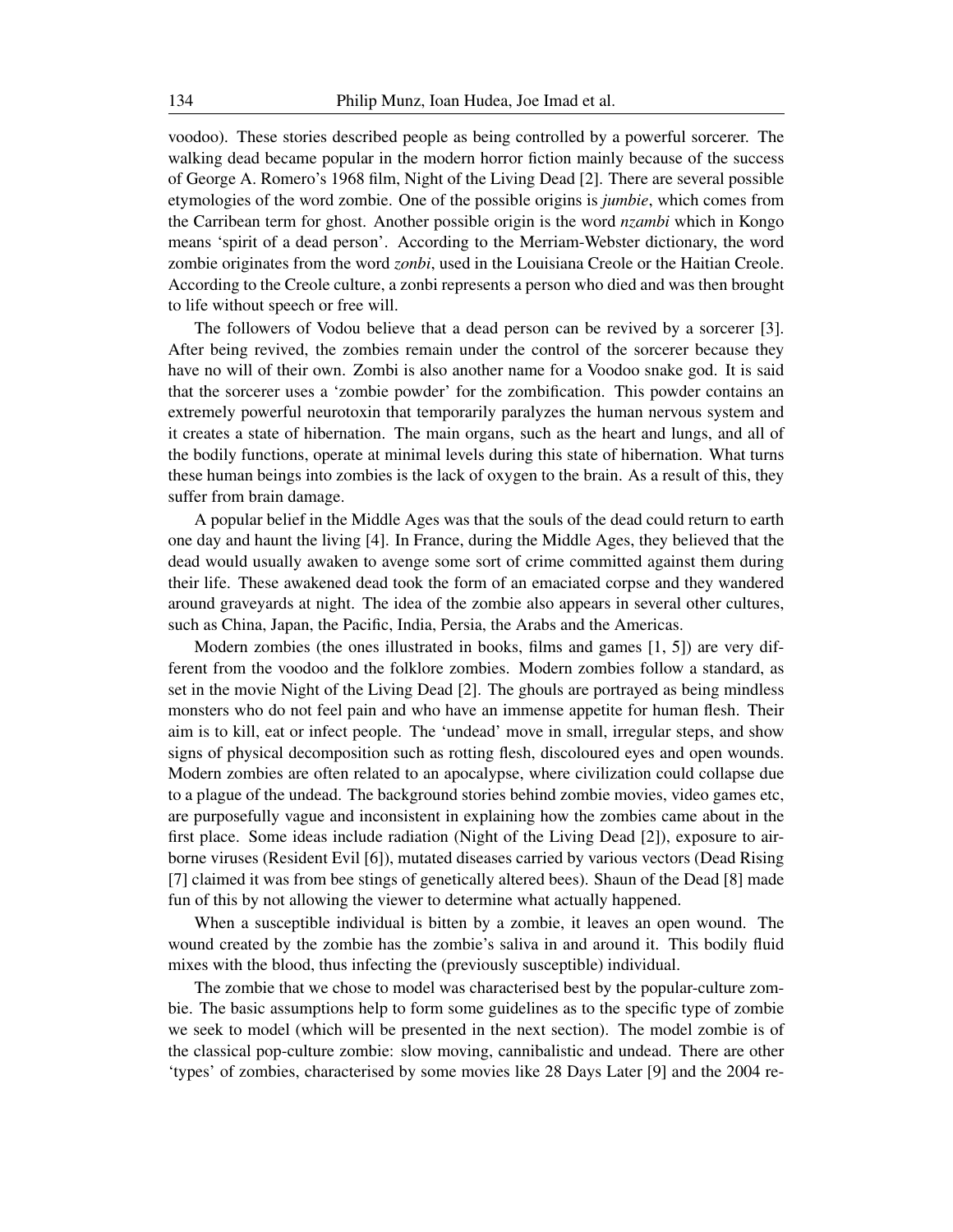make of Dawn of the Dead [10]. These 'zombies' can move faster, are more independent and much smarter than their classical counterparts. While we are trying to be as broad as possible in modelling zombies – especially since there are many varieties – we have decided not to consider these individuals.

#### 2. The Basic Model

For the basic model, we consider three basic classes:

- Susceptible  $(S)$ .
- Zombie  $(Z)$ .
- Removed  $(R)$ .

Susceptibles can become deceased through 'natural' causes, i.e., non-zombie-related death (parameter  $\delta$ ). The removed class consists of individuals who have died, either through attack or natural causes. Humans in the removed class can resurrect and become a zombie (parameter ζ). Susceptibles can become zombies through transmission via an encounter with a zombie (transmission parameter  $\beta$ ). Only humans can become infected through contact with zombies, and zombies only have a craving for human flesh so we do not consider any other life forms in the model. New zombies can only come from two sources:

- The resurrected from the newly deceased (removed group).
- Susceptibles who have 'lost' an encounter with a zombie.

In addition, we assume the birth rate is a constant, Π. Zombies move to the removed class upon being 'defeated'. This can be done by removing the head or destroying the brain of the zombie (parameter  $\alpha$ ). We also assume that zombies do not attack/defeat other zombies.

Thus, the basic model is given by

$$
S' = \Pi - \beta SZ - \delta S
$$
  
\n
$$
Z' = \beta SZ + \zeta R - \alpha SZ
$$
  
\n
$$
R' = \delta S + \alpha SZ - \zeta R.
$$

This model is illustrated in Figure 1.

This model is slightly more complicated than the basic SIR models that usually characterise infectious diseases [11], because this model has two mass-action transmissions, which leads to having more than one nonlinear term in the model. Mass-action incidence specifies that an average member of the population makes contact sufficient to transmit infection with  $\beta N$  others per unit time, where N is the total population without infection. In this case, the infection is zombification. The probability that a random contact by a zombie is made with a susceptible is  $S/N$ ; thus, the number of new zombies through this transmission process in unit time per zombie is: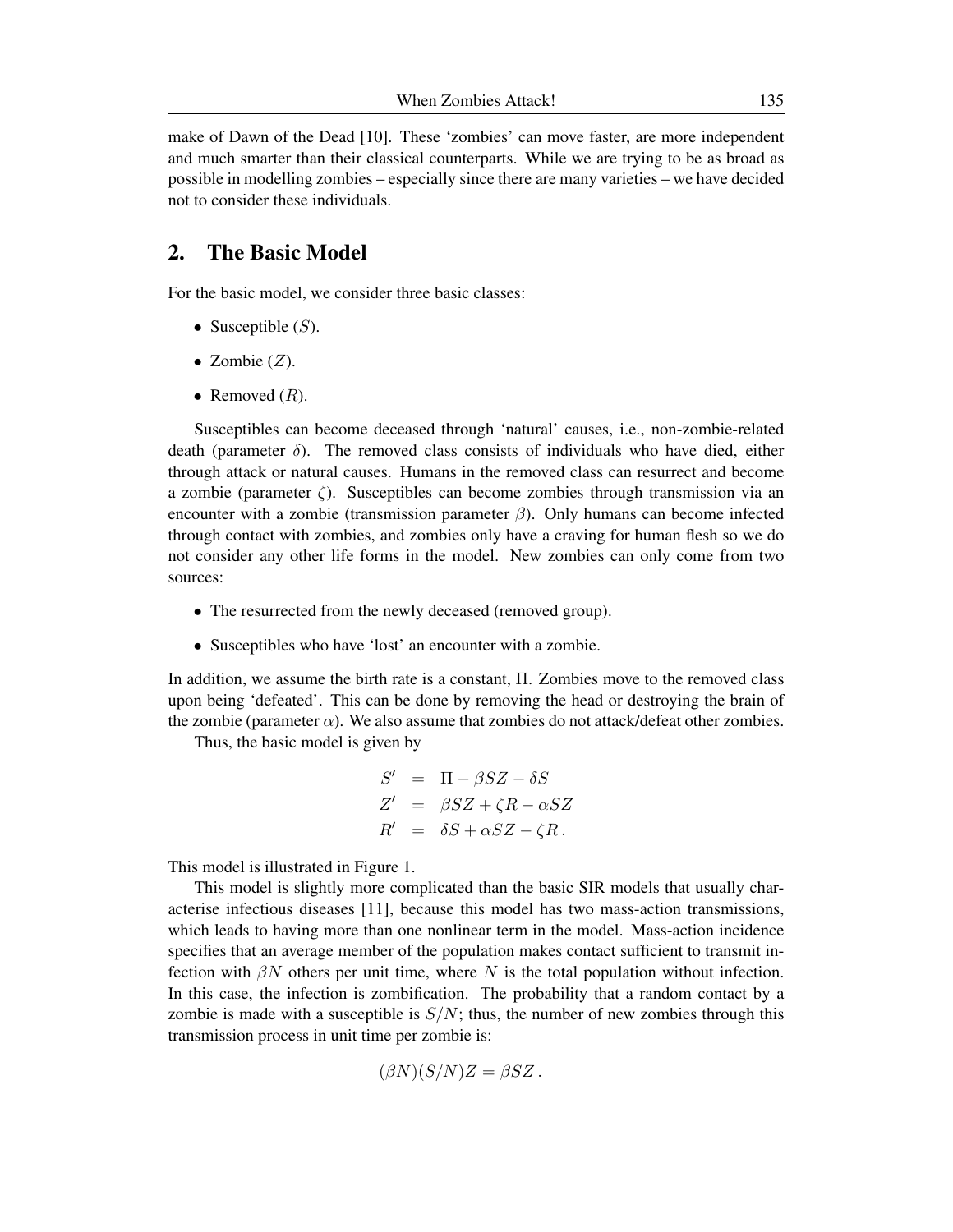

Figure 1. The basic model.

We assume that a susceptible can avoid zombification through an altercation with a zombie by defeating the zombie during their contact, and each susceptible is capable of resisting infection (becoming a zombie) at a rate  $\alpha$ . So, using the same idea as above with the probability  $Z/N$  of random contact of a susceptible with a zombie (not the probability of a zombie attacking a susceptible), the number of zombies destroyed through this process per unit time per susceptible is:

$$
(\alpha N)(Z/N)S = \alpha SZ.
$$

The ODEs satisfy

$$
S' + Z' + R' = \Pi
$$

and hence

$$
S+Z+R \quad \rightarrow \quad \infty
$$

as  $t \to \infty$ , if  $\Pi \neq 0$ . Clearly  $S \not\to \infty$ , so this results in a 'doomsday' scenario: an outbreak of zombies will lead to the collapse of civilisation, as large numbers of people are either zombified or dead.

If we assume that the outbreak happens over a short timescale, then we can ignore birth and background death rates. Thus, we set  $\Pi = \delta = 0$ .

Setting the differential equations equal to 0 gives

$$
-\beta SZ = 0
$$
  

$$
\beta SZ + \zeta R - \alpha SZ = 0
$$
  

$$
\alpha SZ - \zeta R = 0.
$$

From the first equation, we have either  $S = 0$  or  $Z = 0$ . Thus, it follows from  $S = 0$  that we get the 'doomsday' equilibrium

$$
(\bar{S}, \bar{Z}, \bar{R}) = (0, \bar{Z}, 0).
$$

When  $Z = 0$ , we have the disease-free equilibrium

$$
(\bar S,\bar Z,\bar R)\quad =\quad (N,0,0)\,.
$$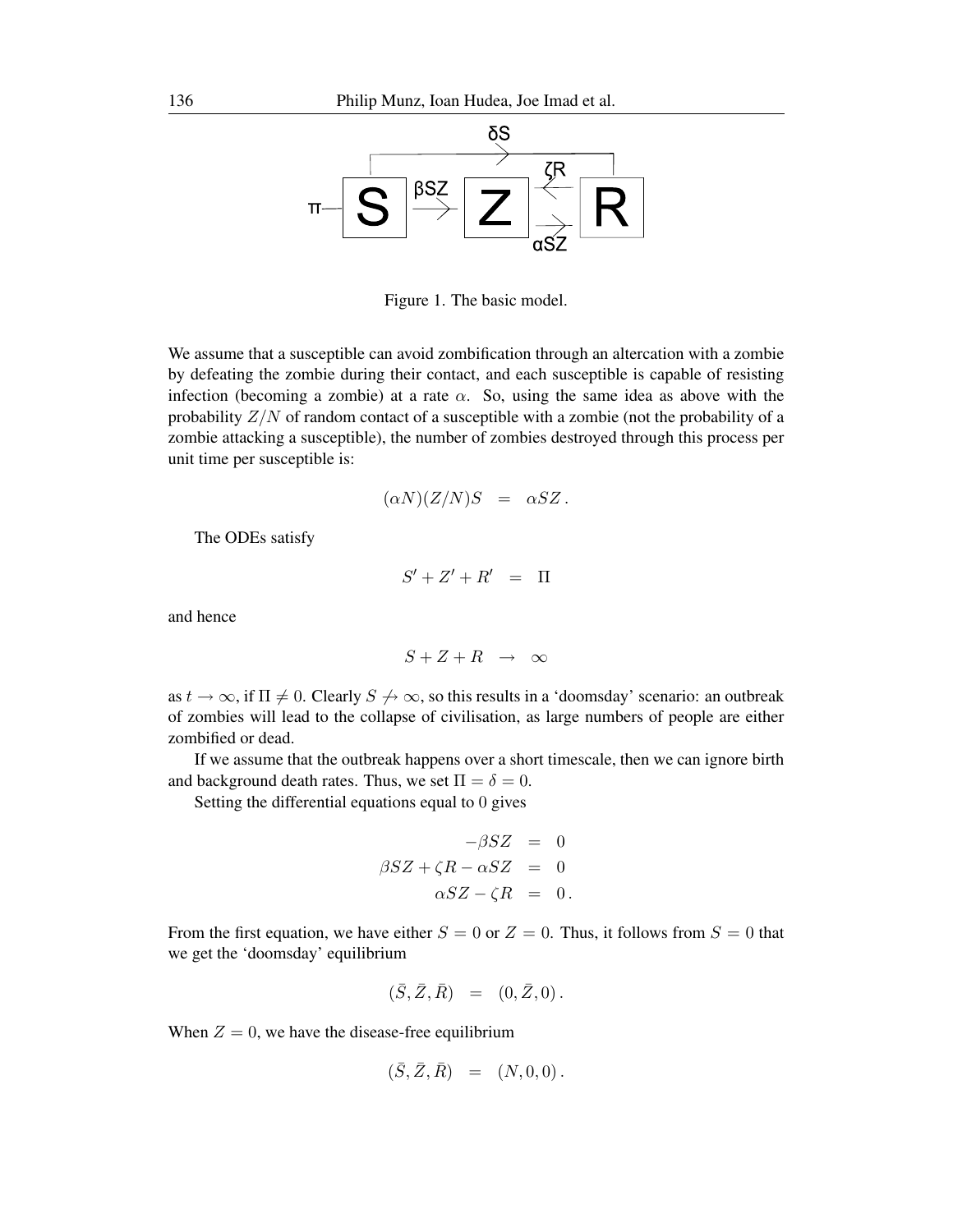These equilibrium points show that, regardless of their stability, human-zombie coexistence is impossible.

The Jacobian is then

$$
J = \begin{bmatrix} -\beta Z & -\beta S & 0 \\ \beta Z - \alpha Z & \beta S - \alpha S & \zeta \\ \alpha Z & \alpha S & -\zeta \end{bmatrix}.
$$

The Jacobian at the disease-free equilibrium is

$$
J(N,0,0) = \begin{bmatrix} 0 & -\beta N & 0 \\ 0 & \beta N - \alpha N & \zeta \\ 0 & \alpha N & -\zeta \end{bmatrix}.
$$

We have

$$
\det(J - \lambda I) = -\lambda \{\lambda^2 + [\zeta - (\beta - \alpha)N]\lambda - \beta \zeta N\}.
$$

It follows that the characteristic equation always has a root with positive real part. Hence, the disease-free equilibrium is always unstable.

Next, we have

$$
J(0,\bar{Z},0) \;\;=\;\; \left[ \begin{array}{ccc} -\beta \bar{Z} & 0 & 0 \\ \beta \bar{Z} - \alpha \bar{Z} & 0 & \zeta \\ \alpha \bar{Z} & 0 & -\zeta \end{array} \right] \; .
$$

Thus,

$$
\det(J - \lambda I) = -\lambda(-\beta \bar{Z} - \lambda)(-\zeta - \lambda).
$$

Since all eigenvalues of the doomsday equilibrium are negative, it is asymptotically stable. It follows that, in a short outbreak, zombies will likely infect everyone.

In the following figures, the curves show the interaction between susceptibles and zombies over a period of time. We used Euler's method to solve the ODE's. While Euler's method is not the most stable numerical solution for ODE's, it is the easiest and least timeconsuming. See Figures 2 and 3 for these results. The MATLAB code is given at the end of this chapter. Values used in Figure 3 were  $\alpha = 0.005$ ,  $\beta = 0.0095$ ,  $\zeta = 0.0001$  and  $\delta = 0.0001$ .

#### 3. The Model with Latent Infection

We now revise the model to include a latent class of infected individuals. As discussed in Brooks [1], there is a period of time (approximately 24 hours) after the human susceptible gets bitten before they succumb to their wound and become a zombie.

We thus extend the basic model to include the (more 'realistic') possibility that a susceptible individual becomes infected before succumbing to zombification. This is what is seen quite often in pop-culture representations of zombies ([2, 6, 8]).

Changes to the basic model include: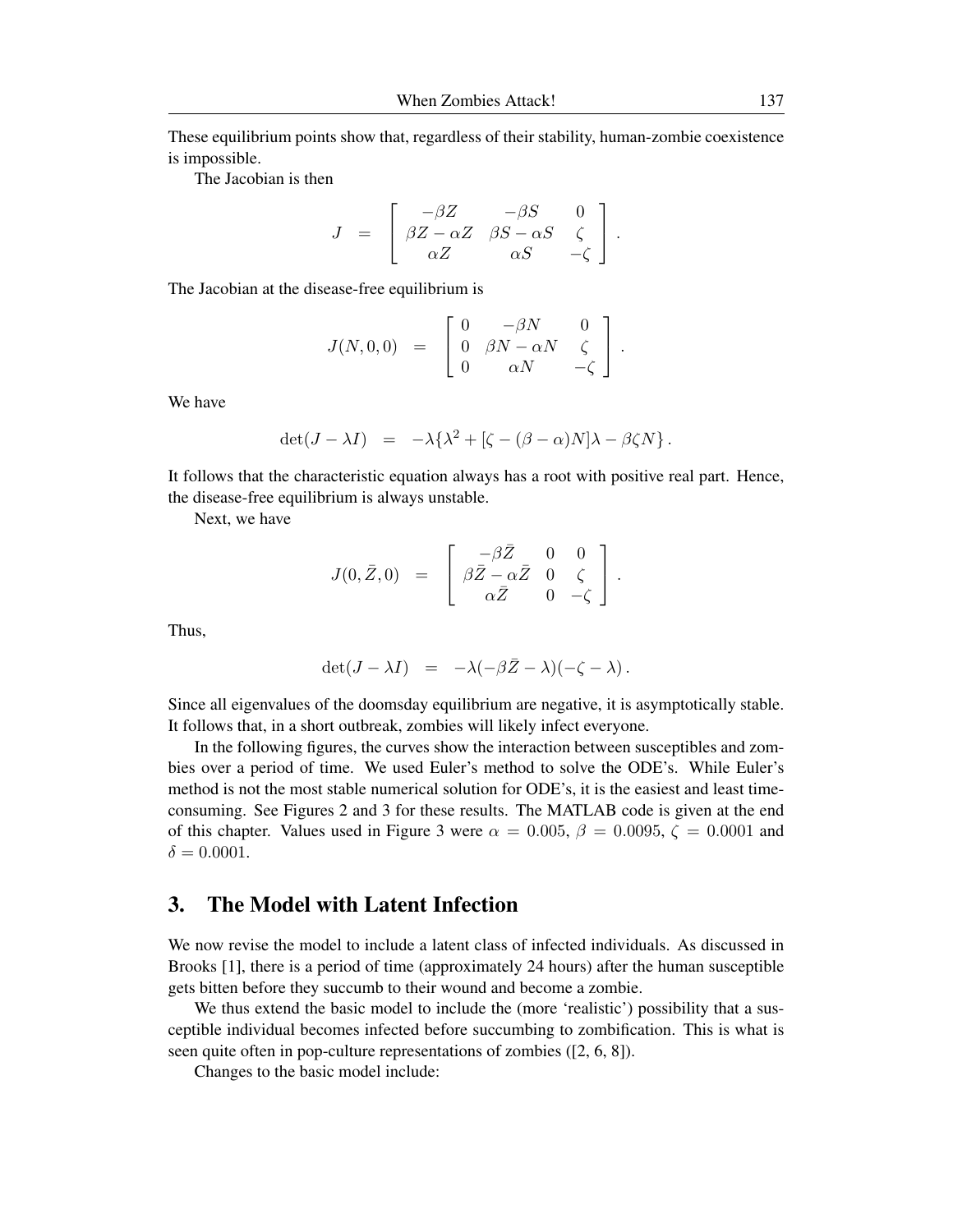

Figure 2. The case of no zombies. However, this equilibrium is unstable.

- Susceptibles first move to an infected class once infected and remain there for some period of time.
- Infected individuals can still die a 'natural' death before becoming a zombie; otherwise, they become a zombie.

We shall refer to this as the SIZR model. The model is given by

$$
S' = \Pi - \beta SZ - \delta S
$$
  
\n
$$
I' = \beta SZ - \rho I - \delta I
$$
  
\n
$$
Z' = \rho I + \zeta R - \alpha SZ
$$
  
\n
$$
R' = \delta S + \delta I + \alpha SZ - \zeta R
$$

The SIZR model is illustrated in Figure 4

As before, if  $\Pi \neq 0$ , then the infection overwhelms the population. Consequently, we shall again assume a short timescale and hence  $\Pi = \delta = 0$ . Thus, when we set the above equations to 0, we get either  $S = 0$  or  $Z = 0$  from the first equation. It follows again from our basic model analysis that we get the equilibria:

$$
Z = 0 \implies (\bar{S}, \bar{I}, \bar{Z}, \bar{R}) = (N, 0, 0, 0)
$$
  

$$
S = 0 \implies (\bar{S}, \bar{I}, \bar{Z}, \bar{R}) = (0, 0, \bar{Z}, 0)
$$

Thus, coexistence between humans and zombies/infected is again not possible.

In this case, the Jacobian is

$$
J \hspace{2mm} = \hspace{5mm} \left[ \begin{array}{cccc} -\beta Z & 0 & -\beta S & 0 \\ \beta Z & -\rho & \beta S & 0 \\ -\alpha Z & \rho & -\alpha S & \zeta \\ \alpha Z & 0 & \alpha S & -\zeta \end{array} \right] \, .
$$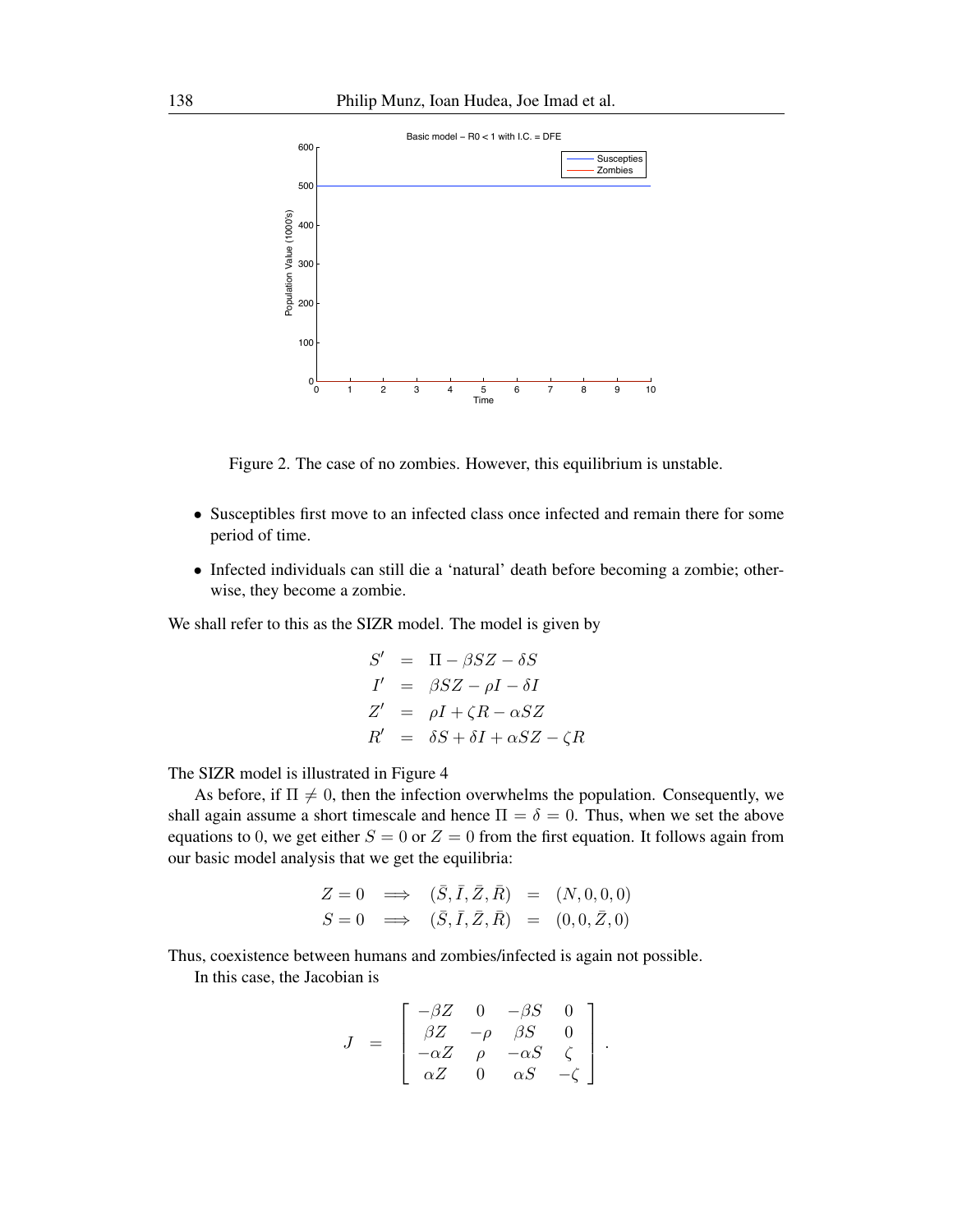

Figure 3. Basic model outbreak scenario. Susceptibles are quickly eradicated and zombies take over, infecting everyone.



Figure 4. The SIZR model flowchart: the basic model with latent infection.

First, we have

$$
det(J(N,0,0,0) - \lambda I) = det \begin{bmatrix} -\lambda & 0 & -\beta N & 0 \\ 0 & -\rho - \lambda & \beta N & 0 \\ 0 & \rho & -\alpha N - \lambda & \zeta \\ 0 & 0 & \alpha N & -\zeta - \lambda \end{bmatrix}
$$
  
= -\lambda det  $\begin{bmatrix} -\rho - \lambda & \beta N & 0 \\ \rho & -\alpha N - \lambda & \zeta \\ 0 & \alpha N & -\zeta - \lambda \end{bmatrix}$   
= -\lambda  $[-\lambda^3 - (\rho + \zeta + \alpha N)\lambda^2 - (\rho \alpha N + \rho \zeta - \rho \beta N)\lambda$   
+ \rho \zeta \beta N].

Since  $\rho \zeta \beta N > 0$ , it follows that  $\det(J(N, 0, 0, 0) - \lambda I)$  has an eigenvalue with positive real part. Hence, the disease-free equilibrium is unstable.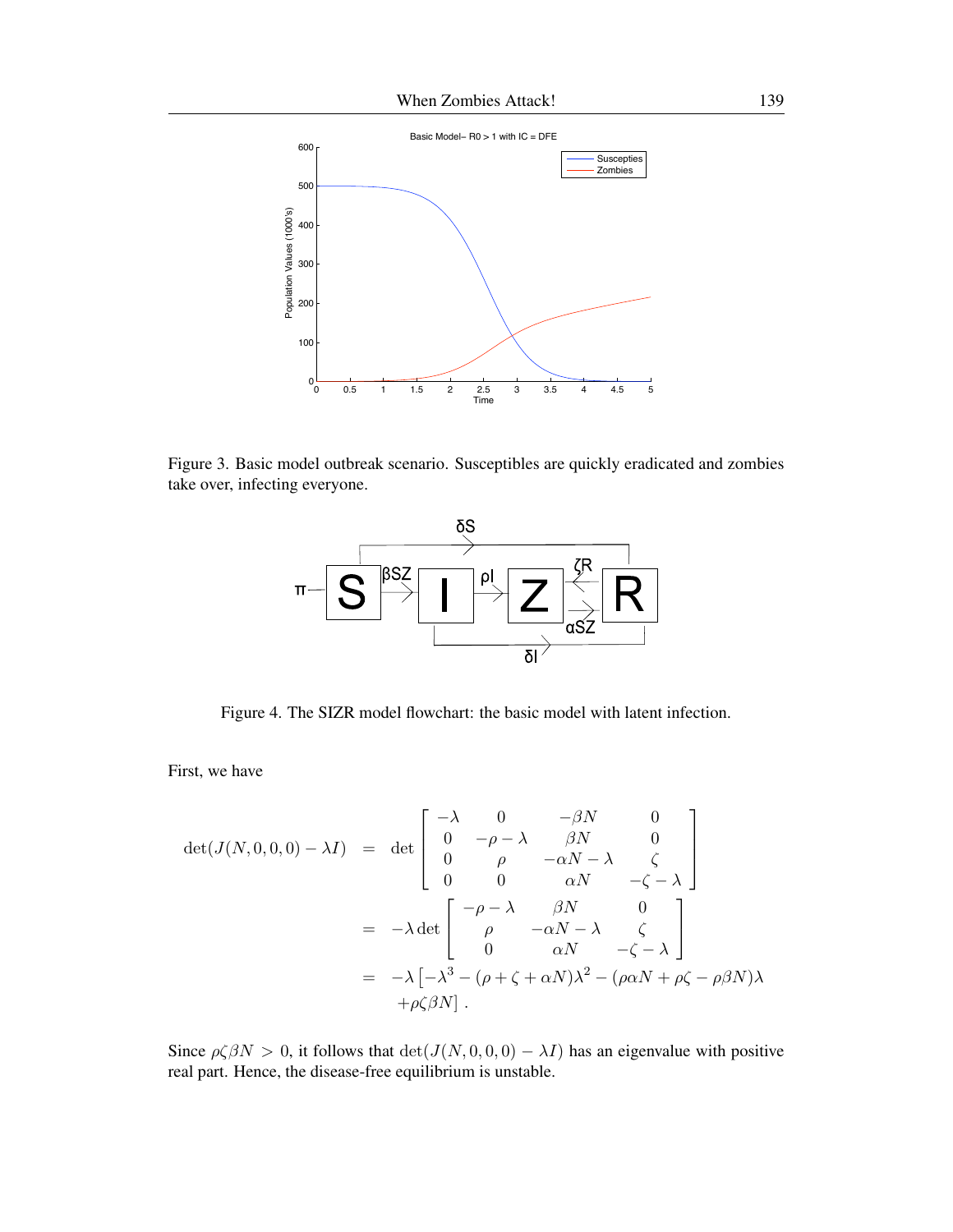Next, we have

$$
\det(J(0,0,\bar{Z},0)-\lambda I) = \det \begin{bmatrix} -\beta \bar{Z}-\lambda & 0 & 0 & 0 \\ \beta \bar{Z} & -\rho-\lambda & 0 & 0 \\ -\alpha \bar{Z} & \rho & -\lambda & \zeta \\ \alpha \bar{Z} & 0 & 0 & -\zeta-\lambda \end{bmatrix}.
$$

The eigenvalues are thus  $\lambda = 0, -\beta \bar{Z}, -\rho, -\zeta$ . Since all eigenvalues are nonpositive, it follows that the doomsday equilibrium is stable. Thus, even with a latent period of infection, zombies will again take over the population.

We plotted numerical results from the data again using Euler's method for solving the ODEs in the model. The parameters are the same as in the basic model, with  $\rho = 0.005$ . See Figure 5. In this case, zombies still take over, but it takes approximately twice as long.



Figure 5. An outbreak with latent infection.

# 4. The Model with Quarantine

In order to contain the outbreak, we decided to model the effects of partial quarantine of zombies. In this model, we assume that quarantined individuals are removed from the population and cannot infect new individuals while they remain quarantined. Thus, the changes to the previous model include:

- The quarantined area only contains members of the infected or zombie populations (entering at rates  $\kappa$  and  $\sigma$ , respectively).
- There is a chance some members will try to escape, but any that tried to would be killed before finding their 'freedom' (parameter  $\gamma$ ).
- These killed individuals enter the removed class and may later become reanimated as 'free' zombies.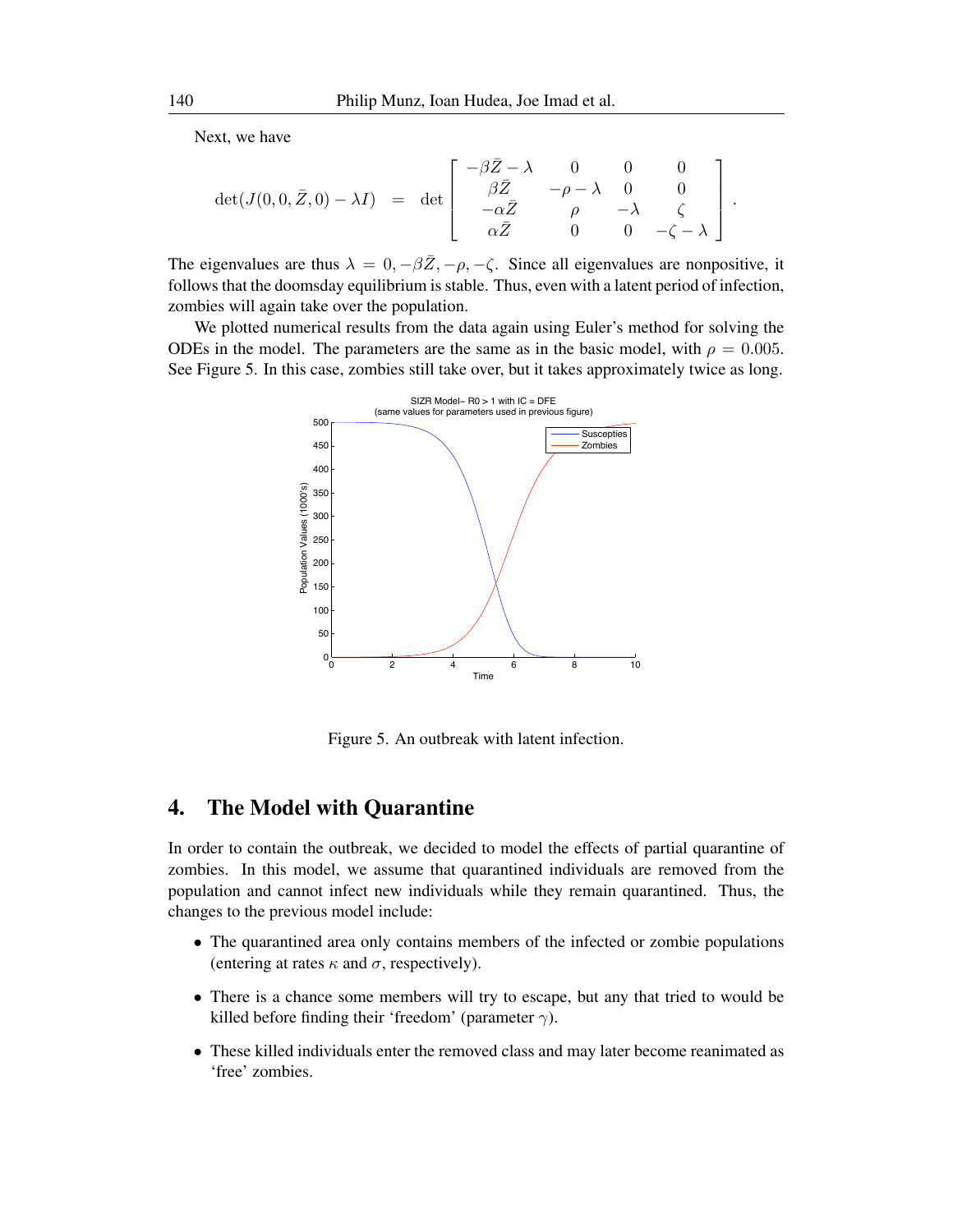The model equations are:

$$
S' = \Pi - \beta SZ - \delta S
$$
  
\n
$$
I' = \beta SZ - \rho I - \delta I - \kappa I
$$
  
\n
$$
Z' = \rho I + \zeta R - \alpha SZ - \sigma Z
$$
  
\n
$$
R' = \delta S + \delta I + \alpha SZ - \zeta R + \gamma Q
$$
  
\n
$$
Q' = \kappa I + \sigma Z - \gamma Q.
$$

The model is illustrated in Figure 6.



Figure 6. Model flow diagram for the Quarantine model.

For a short outbreak ( $\Pi = \delta = 0$ ), we have two equilibria,

 $(\bar{S}, \bar{I}, \bar{Z}, \bar{R}, \bar{Q}) = (N, 0, 0, 0, 0), (0, 0, \bar{Z}, \bar{R}, \bar{Q}).$ 

In this case, in order to analyse stability, we determined the basic reproductive ratio,  $R_0$ [12] using the next-generation method [13]. The basic reproductive ratio has the property that if  $R_0 > 1$ , then the outbreak will persist, whereas if  $R_0 < 1$ , then the outbreak will be eradicated.

If we were to determine the Jacobian and evaluate it at the disease-free equilibrium, we would have to evaluate a nontrivial 5 by 5 system and a characteristic polynomial of degree of at least 3. With the next-generation method, we only need to consider the infective differential equations  $I'$ ,  $Z'$  and  $Q'$ . Here, F is the matrix of new infections and V is the matrix of transfers between compartments, evaluated at the disease-free equilibrium.

$$
F = \begin{bmatrix} 0 & \beta N & 0 \\ 0 & 0 & 0 \\ 0 & 0 & 0 \end{bmatrix}, \quad V = \begin{bmatrix} \rho + \kappa & 0 & 0 \\ -\rho & \alpha N + \sigma & 0 \\ -\kappa & -\sigma & \gamma \end{bmatrix}
$$

$$
V^{-1} = \frac{1}{\gamma(\rho + \kappa)(\alpha N + \sigma)} \begin{bmatrix} \gamma(\alpha N + \sigma) & 0 & 0 \\ \rho \gamma & \gamma(\rho + \kappa) & 0 \\ \rho \sigma + \kappa(\alpha N + \sigma) & \sigma(\rho + \kappa) & (\rho + \kappa)(\alpha N + \sigma) \end{bmatrix}
$$

$$
F V^{-1} = \frac{1}{\gamma(\rho + \kappa)(\alpha N + \sigma)} \begin{bmatrix} \beta N \rho \gamma & \beta N \gamma(\rho + \kappa) & 0 \\ 0 & 0 & 0 \\ 0 & 0 & 0 \end{bmatrix}.
$$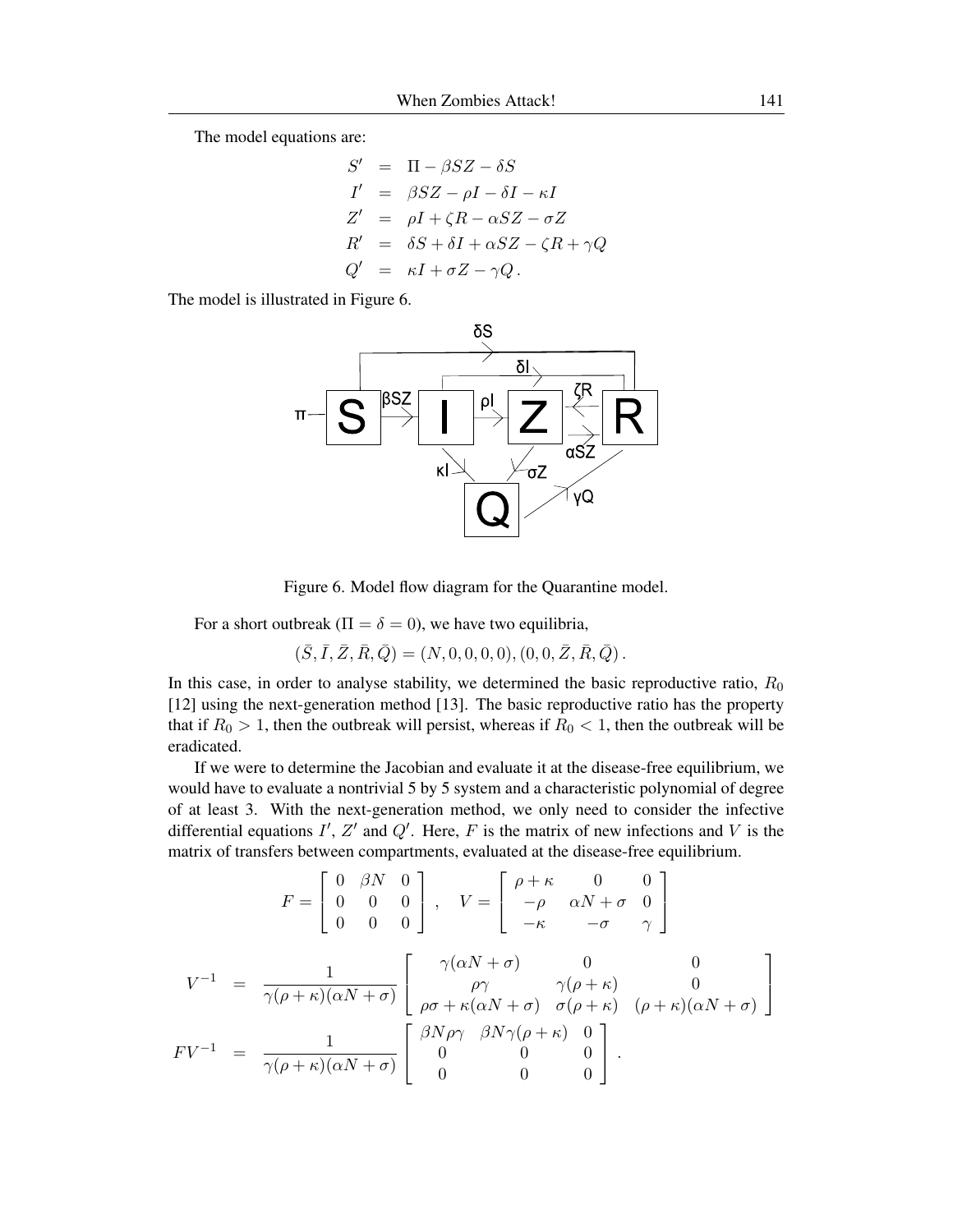This gives us

$$
R_0 = \frac{\beta N \rho}{(\rho + \kappa)(\alpha N + \sigma)}
$$

.

.

It follows that the disease-free equilibrium is only stable if  $R_0 < 1$ . This can be achieved by increasing  $\kappa$  or  $\sigma$ , the rates of quarantining infected and zombified individuals, respectively. If the population is large, then

$$
R_0 \approx \frac{\beta \rho}{(\rho + \kappa)\alpha}
$$

If  $\beta > \alpha$  (zombies infect humans faster than humans can kill them, which we expect), then eradication depends critically on quarantining those in the primary stages of infection. This may be particularly difficult to do, if identifying such individuals is not obvious [8].

However, we expect that quarantining a large percentage of infected individuals is unrealistic, due to infrastructure limitations. Thus, we do not expect large values of  $\kappa$  or  $\sigma$ , in practice. Consequently, we expect  $R_0 > 1$ .

As before, we illustrate using Euler's method. The parameters were the same as those used in the previous models. We varied  $\kappa$ ,  $\sigma$ ,  $\gamma$  to satisfy  $R_0 > 1$ . The results are illustrated in Figure 7. In this case, the effect of quarantine is to slightly delay the time to eradication of humans.



Figure 7. An outbreak with quarantine.

The fact that those individuals in Q were destroyed made little difference overall to the analysis as our intervention (i.e., destroying the zombies) did not have a major impact to the system (we were not using Q to eradicate zombies). It should also be noted that we still expect only two outcomes: either zombies are eradicated, or they take over completely.

Notice that, in Figure 7 at  $t = 10$ , there are fewer zombies than in the Figure 5 at  $t = 10$ . This is explained by the fact that the numerics assume that the Quarantine class continues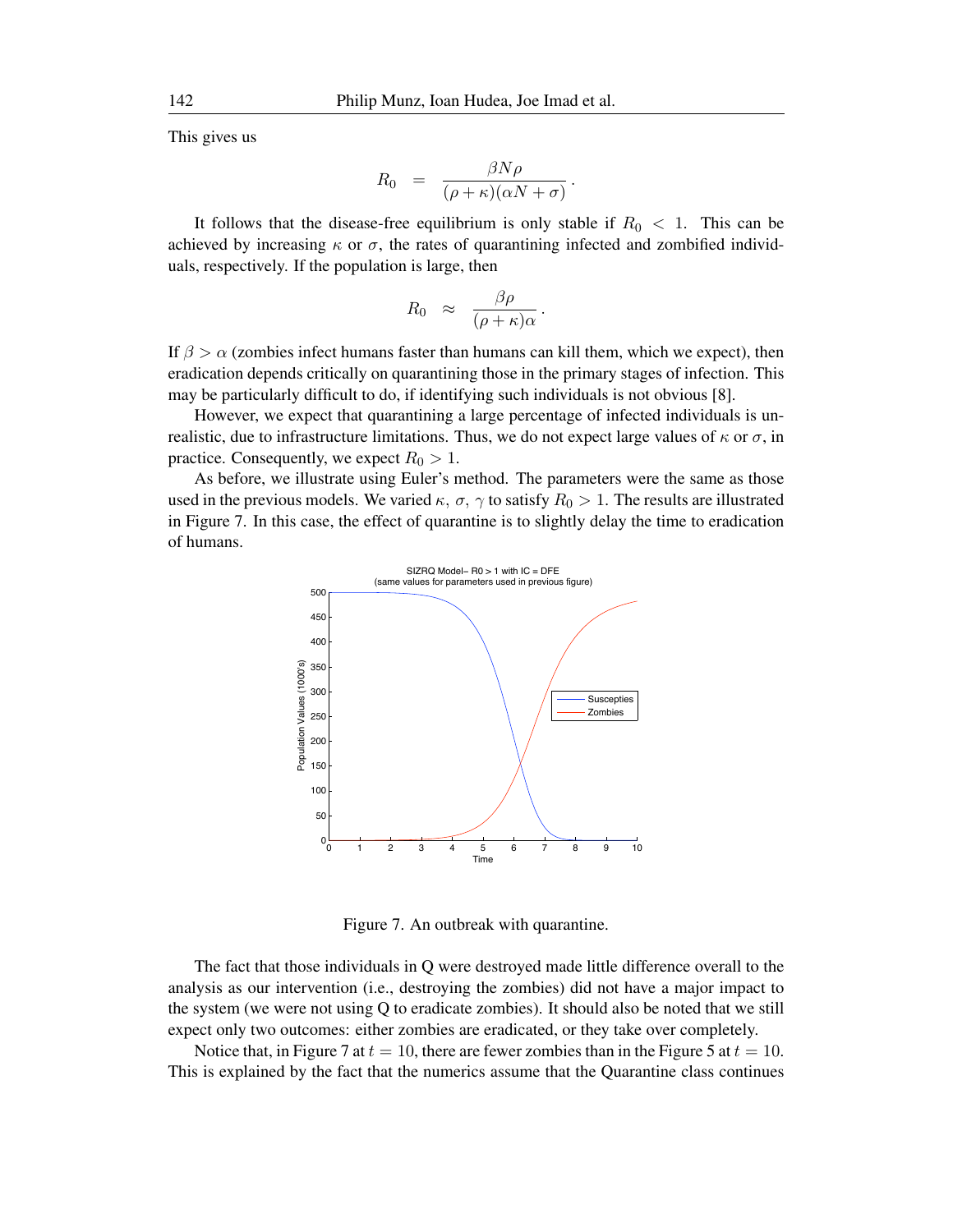to exist, and there must still be zombies in that class. The zombies measured by the curve in the figure are considered the 'free' zombies: the ones in the  $Z$  class and not in  $Q$ .

## 5. A Model with Treatment

Suppose we are able to quickly produce a cure for 'zombie-ism'. Our treatment would be able to allow the zombie individual to return to their human form again. Once human, however, the new human would again be susceptible to becoming a zombie; thus, our cure does not provide immunity. Those zombies who resurrected from the dead and who were given the cure were also able to return to life and live again as they did before entering the R class.

Things that need to be considered now include:

- Since we have treatment, we no longer need the quarantine.
- The cure will allow zombies to return to their original human form regardless of how they became zombies in the first place.
- Any cured zombies become susceptible again; the cure does not provide immunity.

Thus, the model with treatment is given by

$$
S' = \Pi - \beta SZ - \delta S + cZ
$$
  
\n
$$
I' = \beta SZ - \rho I - \delta I
$$
  
\n
$$
Z' = \rho I + \zeta R - \alpha SZ - cZ
$$
  
\n
$$
R' = \delta S + \delta I + \alpha SZ - \zeta R.
$$

The model is illustrated in Figure 8.



Figure 8. Model flowchart for the SIZR model with cure.

As in all other models, if  $\Pi \neq 0$ , then  $S + I + Z + R \rightarrow \infty$ , so we set  $\Pi = \delta = 0$ . When  $Z = 0$ , we get our usual disease-free equilibrium,

$$
(\bar S,\bar I,\bar Z,\bar R)=(N,0,0,0)\,.
$$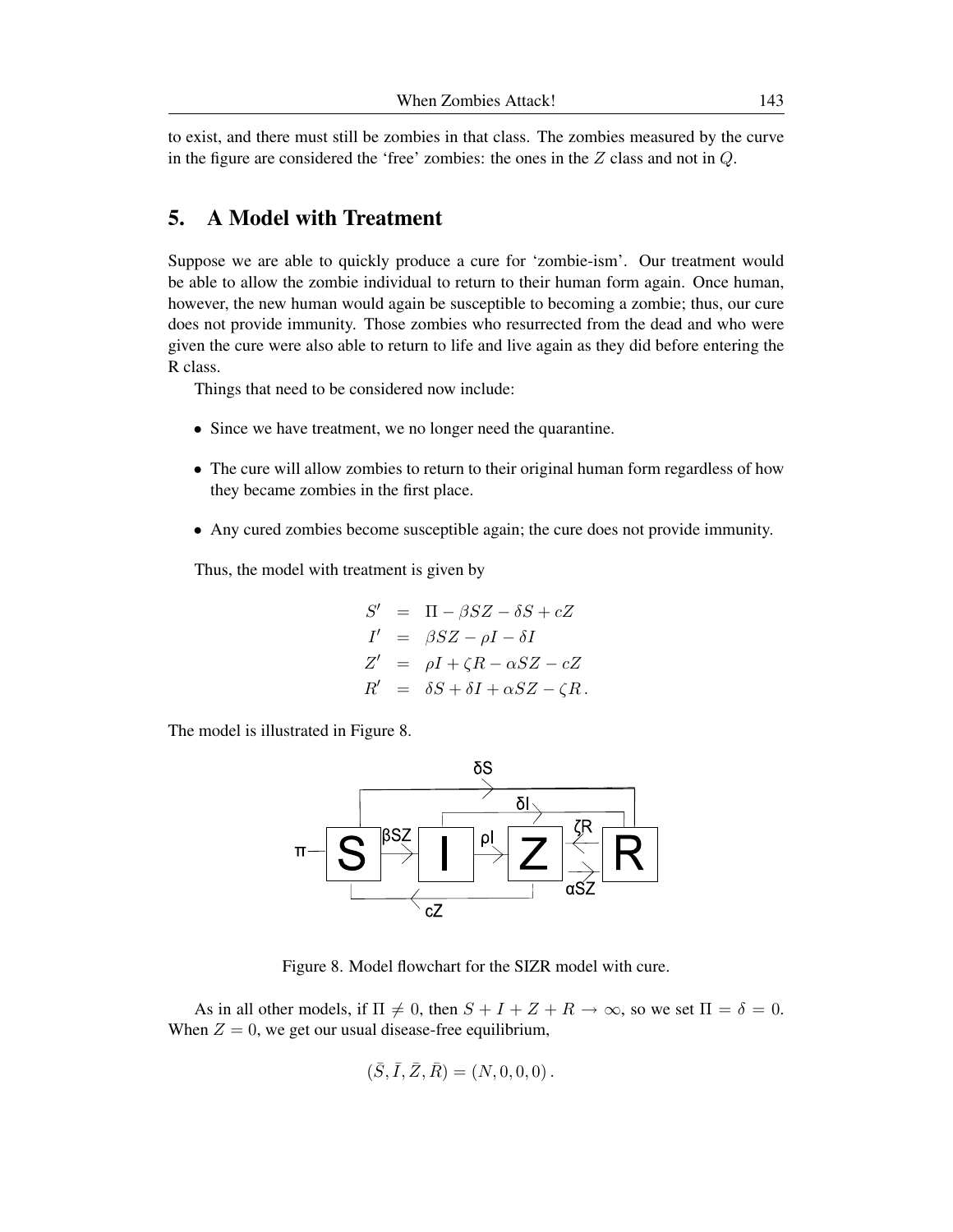However, because of the  $cZ$  term in the first equation, we now have the possibility of an endemic equilibrium  $(\bar{S}, \bar{I}, \bar{Z}, \bar{R})$  satisfying

$$
-\beta \bar{S}\bar{Z} + c\bar{Z} = 0
$$
  

$$
\beta \bar{S}\bar{Z} - \rho \bar{I} = 0
$$
  

$$
\rho \bar{I} + \zeta \bar{R} - \alpha \bar{S}\bar{Z} - c\bar{Z} = 0
$$
  

$$
\alpha \bar{S}\bar{Z} - \zeta \bar{R} = 0.
$$

Thus, the equilibrium is

$$
(\bar{S}, \bar{I}, \bar{Z}, \bar{R}) = \left( \frac{c}{\beta}, \frac{c}{\rho} \bar{Z}, \bar{Z}, \frac{\alpha c}{\zeta \beta} \bar{Z} \right).
$$

The Jacobian is

$$
J = \begin{bmatrix} \beta Z & 0 & -\beta S + c & 0 \\ \beta Z & -\rho & \beta S & 0 \\ -\alpha Z & \rho & -\alpha S - c & \zeta \\ \alpha Z & 0 & \alpha S & -\zeta \end{bmatrix}.
$$

We thus have

$$
\det(J(\bar{S}, \bar{I}, \bar{Z}, \bar{R}) - \lambda I) = \det \begin{bmatrix} \beta \bar{Z} & 0 & 0 & 0 \\ \beta \bar{Z} & -\rho & c & 0 \\ -\alpha \bar{Z} & \rho & -\frac{\alpha c}{\beta} - c & \zeta \\ \alpha \bar{Z} & 0 & \frac{\alpha c}{\beta} & -\zeta \end{bmatrix}
$$

$$
= -(\beta \bar{Z} - \lambda) \det \begin{bmatrix} -\rho & c & 0 \\ \rho & -\frac{\alpha c}{\beta} - c & \zeta \\ 0 & \frac{\alpha c}{\beta} & -\zeta \end{bmatrix}
$$

$$
= -(\beta \bar{Z} - \lambda) \left\{ -\lambda \left[ \lambda^2 + \left( \rho + \frac{\alpha c}{\beta} + c + \zeta \right) \lambda \right. \\ + \frac{\zeta \alpha c}{\beta} + \frac{\rho \alpha c}{\beta} + \rho \zeta + c \zeta \right] \right\}.
$$

Since the quadratic expression has only positive coefficients, it follows that there are no positive eigenvalues. Hence, the coexistence equilibrium is stable.

The results are illustrated in Figure 9. In this case, humans are not eradicated, but only exist in low numbers.

# 6. Impulsive Eradication

Finally, we attempted to control the zombie population by strategically destroying them at such times that our resources permit (as suggested in [14]). It was assumed that it would be difficult to have the resources and coordination, so we would need to attack more than once, and with each attack, try and destroy more zombies. This results in an impulsive effect [15, 16, 17, 18].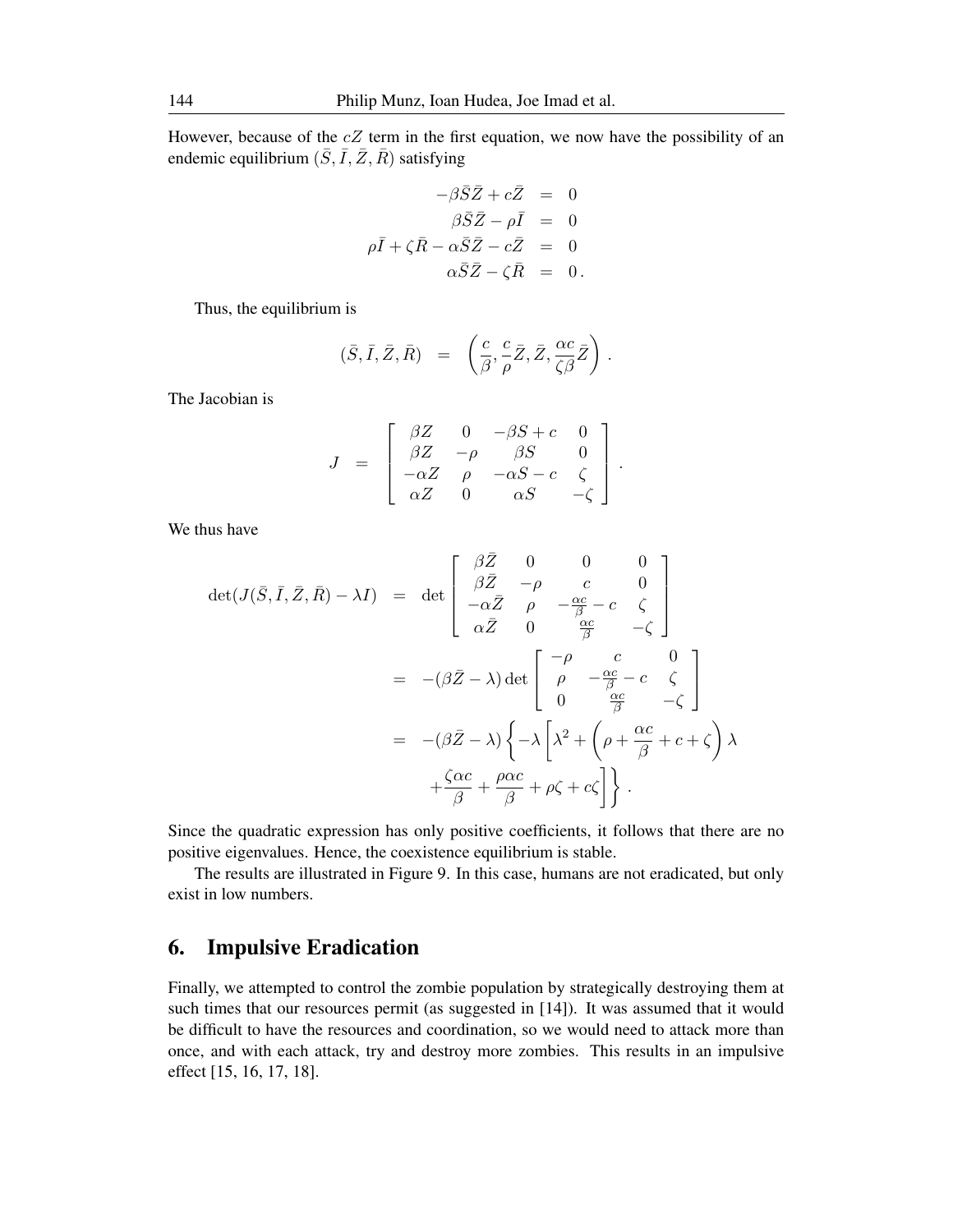

Figure 9. The model with treatment, using the same parameter values as the basic model.

Here, we returned to the basic model and added the impulsive criteria:

|  | $S' = \Pi - \beta SZ - \delta S$ $t \neq t_n$          |  |            |
|--|--------------------------------------------------------|--|------------|
|  | $Z' = \beta SZ + \zeta R - \alpha SZ \quad t \neq t_n$ |  |            |
|  | $R' = \delta S + \alpha S Z - \zeta R$ $t \neq t_n$    |  |            |
|  | $\Delta Z = -k n Z$                                    |  | $t = t_n,$ |

where  $k \in (0, 1]$  is the kill ratio and n denotes the number of attacks required until  $kn > 1$ . The results are illustrated in Figure 10.



Figure 10. Zombie eradication using impulsive attacks.

In Figure 10, we used  $k = 0.25$  and the values of the remaining parameters were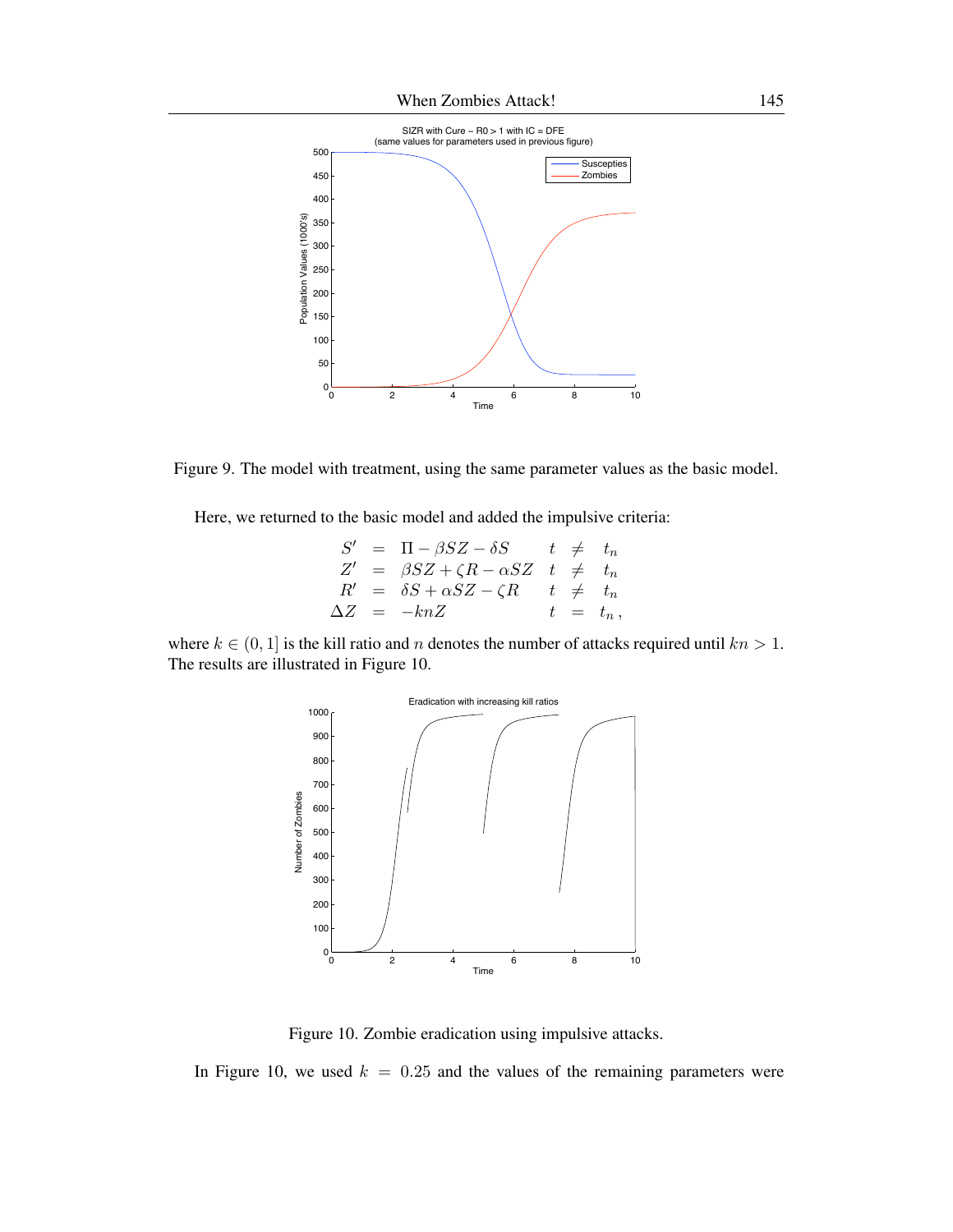$(\alpha, \beta, \zeta, \delta) = (0.0075, 0.0055, 0.09, 0.0001)$ . Thus, after 2.5 days, 25% of zombies are destroyed; after 5 days, 50% of zombies are destroyed; after 7.5 days, 75% of remaining zombies are destroyed; after 10 days, 100% of zombies are destroyed.

#### 7. Discussion

An outbreak of zombies infecting humans is likely to be disastrous, unless extremely aggressive tactics are employed against the undead. While aggressive quarantine may eradicate the infection, this is unlikely to happen in practice. A cure would only result in some humans surviving the outbreak, although they will still coexist with zombies. Only sufficiently frequent attacks, with increasing force, will result in eradication, assuming the available resources can be mustered in time.

Furthermore, these results assumed that the timescale of the outbreak was short, so that the natural birth and death rates could be ignored. If the timescale of the outbreak increases, then the result is the doomsday scenario: an outbreak of zombies will result in the collapse of civilisation, with every human infected, or dead. This is because human births and deaths will provide the undead with a limitless supply of new bodies to infect, resurrect and convert. Thus, if zombies arrive, we must act quickly and decisively to eradicate them before they eradicate us.

The key difference between the models presented here and other models of infectious disease is that the dead can come back to life. Clearly, this is an unlikely scenario if taken literally, but possible real-life applications may include allegiance to political parties, or diseases with a dormant infection.

This is, perhaps unsurprisingly, the first mathematical analysis of an outbreak of zombie infection. While the scenarios considered are obviously not realistic, it is nevertheless instructive to develop mathematical models for an unusual outbreak. This demonstrates the flexibility of mathematical modelling and shows how modelling can respond to a wide variety of challenges in 'biology'.

In summary, a zombie outbreak is likely to lead to the collapse of civilisation, unless it is dealt with quickly. While aggressive quarantine may contain the epidemic, or a cure may lead to coexistence of humans and zombies, the most effective way to contain the rise of the undead is to hit hard and hit often. As seen in the movies, it is imperative that zombies are dealt with quickly, or else we are all in a great deal of trouble.

#### Acknowledgements

We thank Shoshana Magnet, Andy Foster and Shannon Sullivan for useful discussions. RJS? is supported by an NSERC Discovery grant, an Ontario Early Researcher Award and funding from MITACS.

```
function [ ] = zombies(a, b, ze, d, T, dt)
% This function will solve the system of ODE's for the basic model used in
% the Zombie Dynamics project for MAT 5187. It will then plot the curve of
% the zombie population based on time.
% Function Inputs: a - alpha value in model: "zombie destruction" rate
% b - beta value in model: "new zombie" rate
```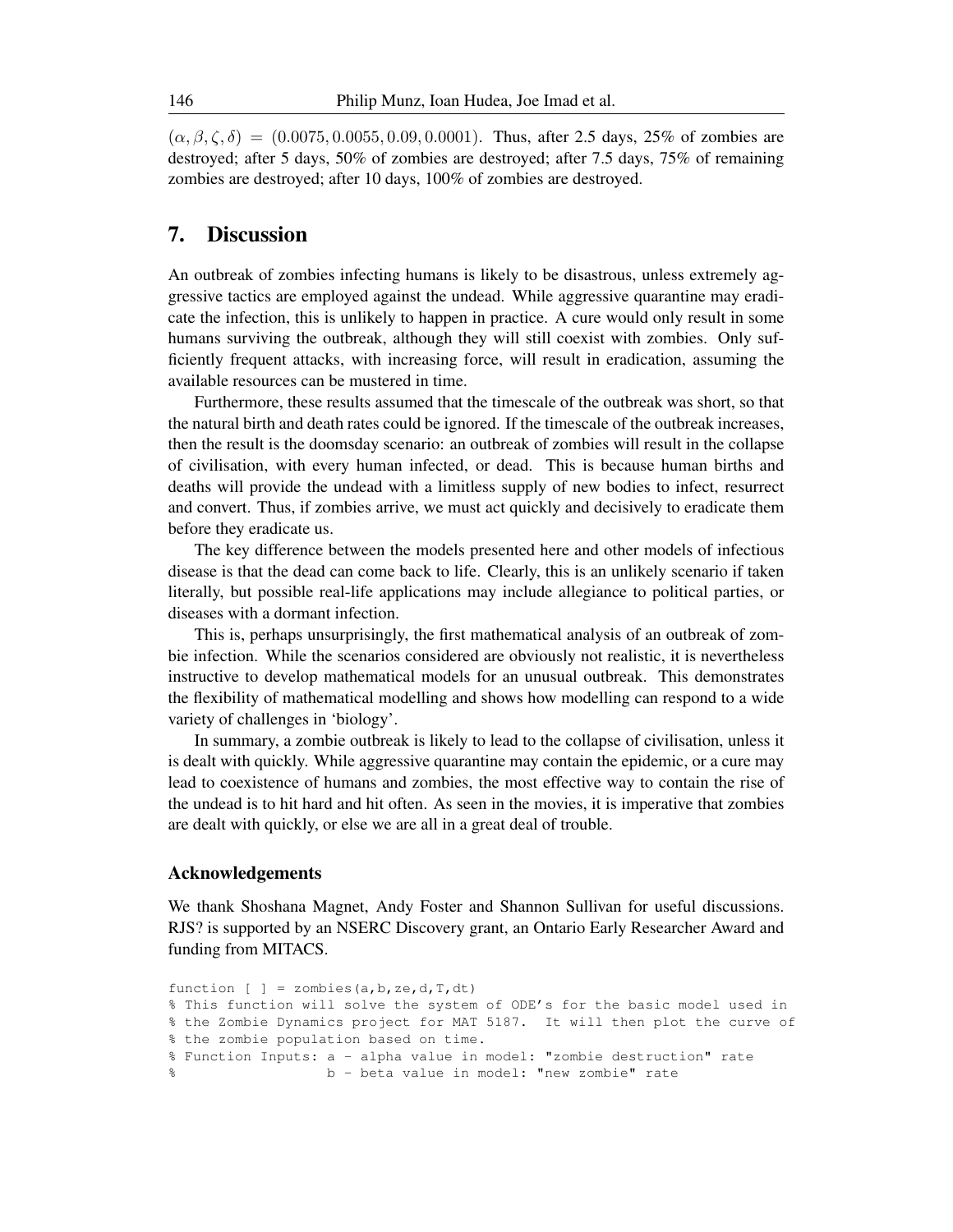```
% ze - zeta value in model: zombie resurrection rate
% d - delta value in model: background death rate
% T - Stopping time
% dt - time step for numerical solutions
% Created by Philip Munz, November 12, 2008
%Initial set up of solution vectors and an initial condition
N = 500; %N is the population
n = T/dt;t = zeros(1, n+1);s = zeros(1, n+1);z = zeros(1, n+1);r = zeros(1, n+1);s(1) = N;z(1) = 0;r(1) = 0;t = 0:dt:T;% Define the ODE's of the model and solve numerically by Euler's method:
for i = 1:ns(i+1) = s(i) + dt * (-b * s(i) * z(i)); %here we assume birth rate
    = background deathrate, so only term is -b term
   z(i+1) = z(i) + dt * (b * s(i) * z(i) - a * s(i) * z(i) + z e * r(i));r(i+1) = r(i) + dt * (a * s(i) * z(i) + d * s(i) - ze * r(i));if s(i) < 0 | s(i) > Nbreak
   end
   if z(i) > N || z(i) < 0break
   end
   if r(i) <0 || r(i) >N
       break
   end
end
hold on
plot(t,s,'b');
plot(t,z,'r');
legend('Suscepties','Zombies')
------------
function [z] = \text{eradode}(a, b, ze, d, Ti, dt, sl, z1, r1)% This function will take as inputs, the initial value of the 3 classes.
% It will then apply Eulers method to the problem and churn out a vector of
% solutions over a predetermined period of time (the other input).
% Function Inputs: s1, z1, r1 - initial value of each ODE, either the
% actual initial value or the value after the
% impulse.
% Ti - Amount of time between inpulses and dt is time step
% Created by Philip Munz, November 21, 2008
k = Ti/dt;s = zeros(1, n+1);z = zeros(1, n+1);\text{er} = \text{zeros}(1, n+1);
```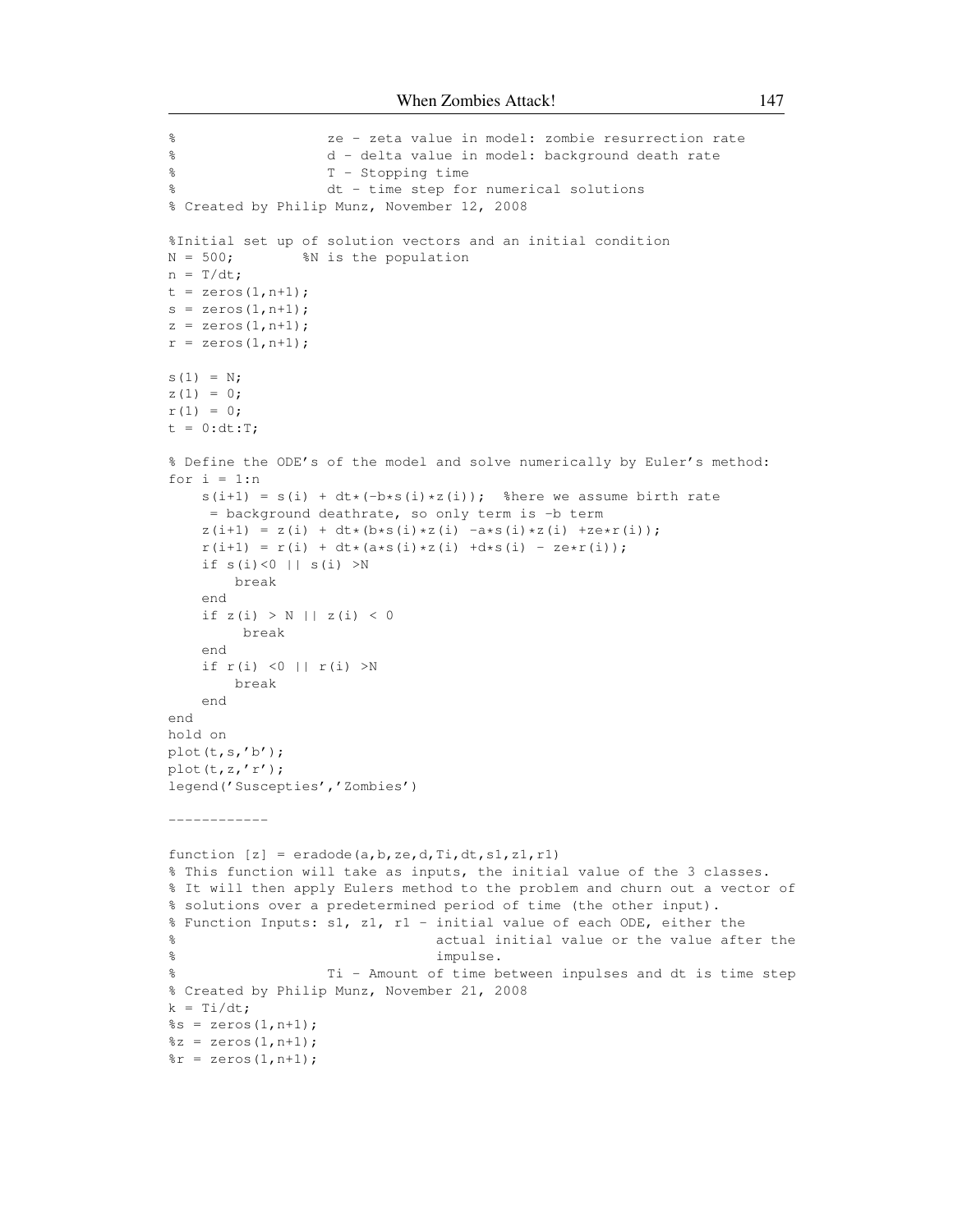```
%t = 0:dt:Ti;s(1) = s1;z(1) = z1;r(1) = r1;for i=1:k
    s(i+1) = s(i) + dt * (-b * s(i) * z(i)); %here we assume birth rate
    = background deathrate, so only term is -b term
    z(i+1) = z(i) + dt * (b * s(i) * z(i) - a * s(i) * z(i) + z e * r(i));r(i+1) = r(i) + dt * (a * s(i) * z(i) + d * s(i) - ze * r(i));end
%plot(t,z)
 ------------
function [] = \text{erad}(a, b, ze, d, k, T, dt)% This is the main function in our numerical impulse analysis, used in
% conjunction with eradode.m, which will simulate the eradication of
% zombies. The impulses represent a coordinated attack against zombiekind
% at specified times.
% Function Inputs: a - alpha value in model: "zombie destruction" rate
% b - beta value in model: "new zombie" rate
% ze - zeta value in model: zombie resurrection rate
% d - delta value in model: background death rate
% k - "kill" rate, used in the impulse
% T - Stopping time
% dt - time step for numerical solutions
% Created by Philip Munz, November 21, 2008
N = 1000;Ti = T/4; %We plan to break the solution into 4 parts with 4 impulses
n = Ti/dt;m = T/dt;s = zeros(1, n+1);z = zeros(1, n+1);r = zeros(1, n+1);sol = zeros(1, m+1); %The solution vector for all zombie impulses and such
t = zeros(1, m+1);s1 = N;z1 = 0;r1 = 0;%i=0; %i is the intensity factor for the current impulse
%for j=1:n:T/dt
\frac{1}{6} i = i+1;
% t(j:j+n) = Ti*(i-1):dt:i*Ti;\% sol(j:j+n) = eradode(a,b,ze,d,Ti,dt,s1,z1,r1);
% sol(j+n) = sol(j+n)-i*k*sol(j+n);
\text{ } \text{s1} = N-sol(j+n);
\text{ }8 \text{ } z1 = \text{sol}(j+n+1);\frac{1}{6} r1 = 0;
%end
sol1 = eradode(a, b, ze, d, Ti, dt, sl, z1, r1);soll(n+1) = sol1(n+1)-1*k*soll(n+1); %347.7975;
```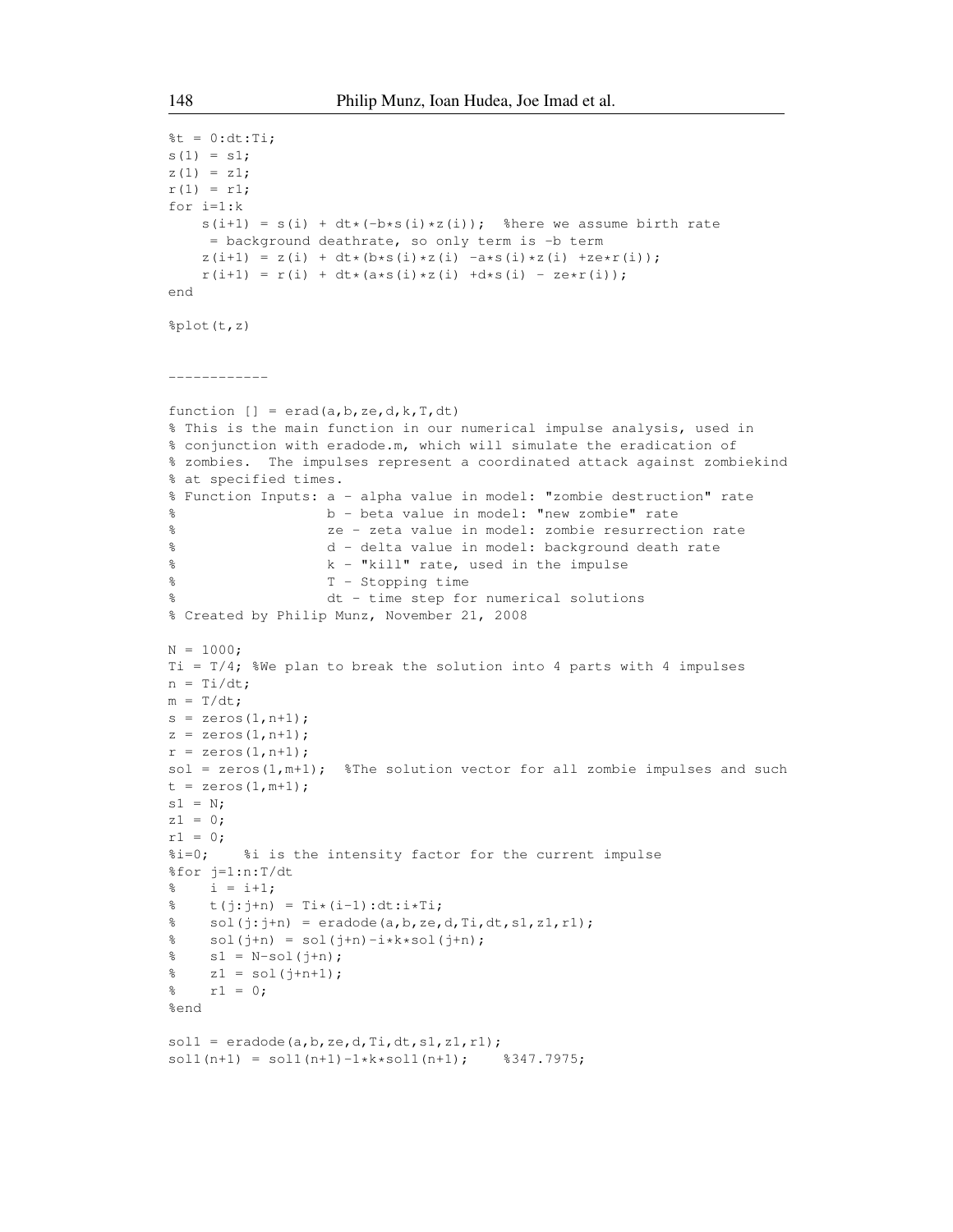```
s1 = N-sol1(n+1);z1 = sol1(n+1);r1 = 0;sol2 = eradode(a, b, ze, d, Ti, dt, sl, z1, r1);sol2(n+1) = sol2(n+1)-2*k*sol2(n+1);s1 = N-sol2(n+1);z1 = sol2(n+1);r1 = 0;sol3 = eradode(a,b,ze,d,Ti,dt,s1,z1,r1);
sol3(n+1) = sol3(n+1)-3*k*sol3(n+1);s1 = N-sol3(n+1);z1 = sol3(n+1);r1 = 0;sol4 = eradode(a,b,ze,d,Ti,dt,s1,z1,r1);sol4(n+1) = sol4(n+1)-4*k * sol4(n+1);s1 = N-sol4(n+1);z1 = sol4(n+1);r1 = 0;sol=[sol1(1:n),sol2(1:n),sol3(1:n),sol4];
t = 0:dt:T;t1 = 0:dt:Ti;t2 = Ti:dt:2*Ti;t3 = 2 \times Ti : dt : 3 \times Ti;t4 = 3 \star Ti: dt: 4 \star Ti;%plot(t,sol)
hold on
plot(t1(1:n),sol1(1:n),'k')
plot(t2(1:n),sol2(1:n),'k')
plot(t3(1:n),sol3(1:n),'k')
plot(t4,sol4,'k')
hold off
```
# References

- [1] Brooks, Max, 2003 *The Zombie Survival Guide Complete Protection from the Living Dead*, Three Rivers Press, pp. 2-23.
- [2] Romero, George A. (writer, director), 1968 *Night of the Living Dead*.
- [3] Davis, Wade, 1988 *Passage of Darkness The Ethnobiology of the Haitian Zombie*, Simon and Schuster pp. 14, 60-62.
- [4] Davis, Wade, 1985 *The Serpent and the Rainbow*, Simon and Schuster pp. 17-20, 24, 32.
- [5] Williams, Tony, 2003 *Knight of the Living Dead The Cinema of George A. Romero*, Wallflower Press pp.12-14.
- [6] Capcom, Shinji Mikami (creator), 1996-2007 *Resident Evil*.
- [7] Capcom, Keiji Inafune (creator), 2006 *Dead Rising*.